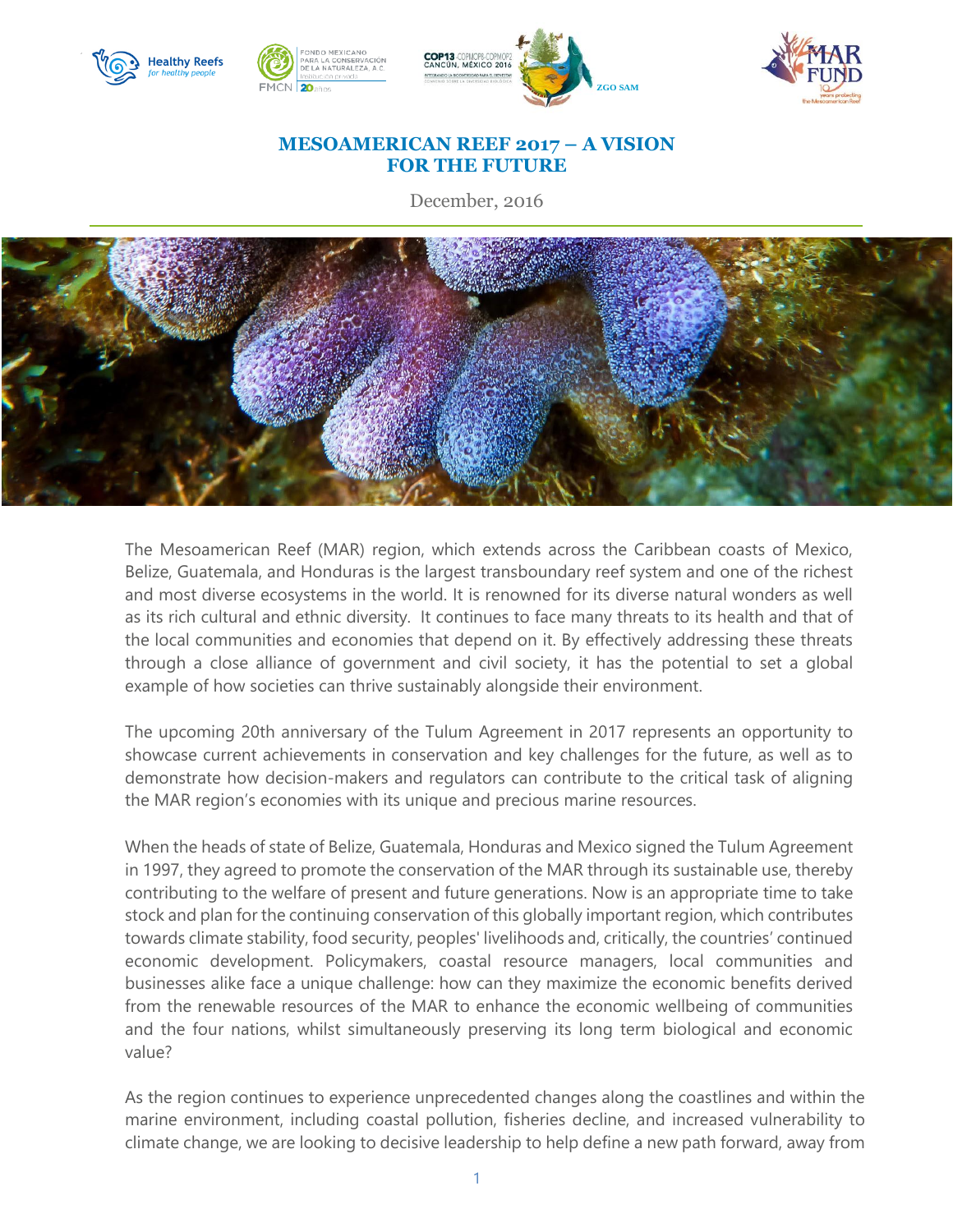"business as usual" and towards a sustainable "Blue Economy" that can help safeguard the natural capital that, in turn, sustains the people of the Mesoamerican Reef region. A blue economy, as an expansion of the green economy concept, reflects the growing recognition that robust economies and sustainable growth are dependent on a healthy resource base.

We can proudly say that many significant conservation results have been achieved in the region since 1997.

The MAR now boasts a network of more than 65 coastal and marine protected areas, and almost all of them are under active management. Thirty-six percent of the territorial sea in the MAR is within protected areas, although only 3% is fully protected from fishing. In Belize, spawning aggregations are protected; reef-associated herbivorous fish are protected in Belize, Guatemala, and the Bay Islands of Honduras; a region-wide ban on shark finning has been implemented, and no-take protected areas acting as fish refuges are being created to recover ecosystems and commercial fisheries. The region has become a global leader in adaptive management and the active implementation of recommended management actions that are now starting to show ecological results.

These conservation mechanisms now actively involve local participation. Fishers are at the forefront of designating and enforcing fish refuges, in several cases participating in their design, management and monitoring. Local community groups are increasingly engaged in conservation and management activities, and protected area administrators collaborate with interested communities to develop sustainable alternate sources of income.

A number of long-term regional initiatives have been developed. One example is the MAR Fund, now an established funding mechanism for the region. It supports a network of MPAs, reef restoration and the establishment of fish refuges, among other strategic conservation and sustainable use initiatives. Since 2008, the Healthy Reefs for Healthy People Initiative (HRI) has produced biennial report cards, making science-based information on the status of the reef's health publicly available. In addition to measuring and analyzing a set of reef indicators, it also provides information on threats to the reef system, as well as important conservation and management results and recommendations. The MAR Alliance is shining a spotlight on the importance of conserving large marine species and WWF and the agricultural sector are achieving substantially reduced fertilizer, pesticide and sediment run off into the MAR. The Mesoamerican Reef Leadership Program (MAR-L) accelerates conservation in the MAR by strengthening the capacities and leadership skills of young conservationists in Mexico, Belize, Guatemala, and Honduras to help them launch innovative conservation projects.

What is truly exciting about all these advances is that they are taking place across the four MAR countries and stakeholders across the region are communicating and exchanging better practices. Formal and informal networks are being created and are growing. The fact that these changes are occurring at the regional level is a crucial accomplishment as it reflects the ecological reality that the MAR is a single, shared, resource.

Although the advances over the past 20 years are substantial, more needs to be done to protect the MAR from continuing threats to the natural capital it embodies. Four threats stand out as the most critical impediments to the long-term ecological and economic viability of the Mesoamerican Reef:

*<sup>1.</sup> The discharge of effluents and contaminants from human activities in the watersheds and marine*